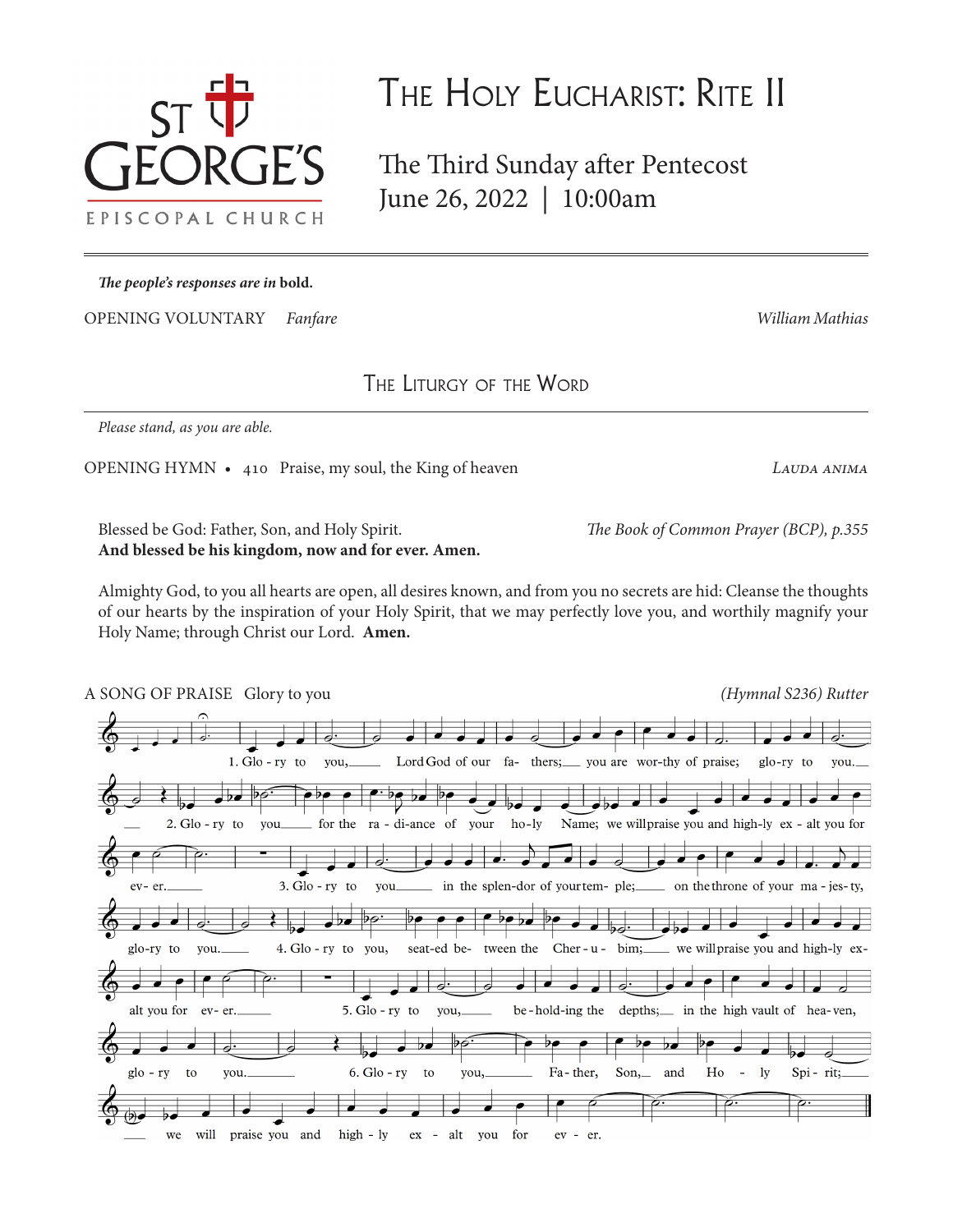## COLLECT OF THE DAY *BCP, p. 230*

The Lord be with you. **And also with you.** Let us pray.

Almighty God, you have built your Church upon the foundation of the apostles and prophets, Jesus Christ himself being the chief cornerstone: Grant us so to be joined together in unity of spirit by their teaching, that we may be made a holy temple acceptable to you; through Jesus Christ our Lord, who lives and reigns with you and the Holy Spirit, one God, for ever and ever. **Amen.**

## *Please be seated.*

The Lord said to Elijah, "Go, return on your way to the wilderness of Damascus; when you arrive, you shall anoint Hazael as king over Aram. Also you shall anoint Jehu son of Nimshi as king over Israel; and you shall anoint Elisha son of Shaphat of Abel-meholah as prophet in your place."

So he set out from there, and found Elisha son of Shaphat, who was plowing. There were twelve yoke of oxen ahead of him, and he was with the twelfth. Elijah passed by him and threw his mantle over him. He left the oxen, ran after Elijah, and said, "Let me kiss my father and my mother, and then I will follow you." Then Elijah said to him, "Go back again; for what have I done to you?" He returned from following him, took the yoke of oxen, and slaughtered them; using the equipment from the oxen, he boiled their flesh, and gave it to the people, and they ate. Then he set out and followed Elijah, and became his servant.

The Word of the Lord. **Thanks be to God.**

## PSALM 16 *Chant by J. Foster The response is sung first by the choir, then by all as indicated.* Be-cause the Lord is at my right hand I shall not fall. 1 Protect me, O God, for I take refuge in you; \* I have said to the Lord, "You are my Lord, my good above all other." 2 All my delight is upon the godly that are in the land, \* upon those who are noble among the people. 3 But those who run after other gods \* shall have their troubles multiplied. 4 Their libations of blood I will not offer, \* nor take the names of their gods upon my lips. **Response** 5 O Lord, you are my portion and my cup; \* it is you who uphold my lot. 6 My boundaries enclose a pleasant land; \* indeed, I have a goodly heritage. 7 I will bless the Lord who gives me counsel; \* my heart teaches me, night after night. 8 I have set the Lord always before me; \* because he is at my right hand I shall not fall. **Response**

## THE READING *1 Kings 19:15-16, 19-21*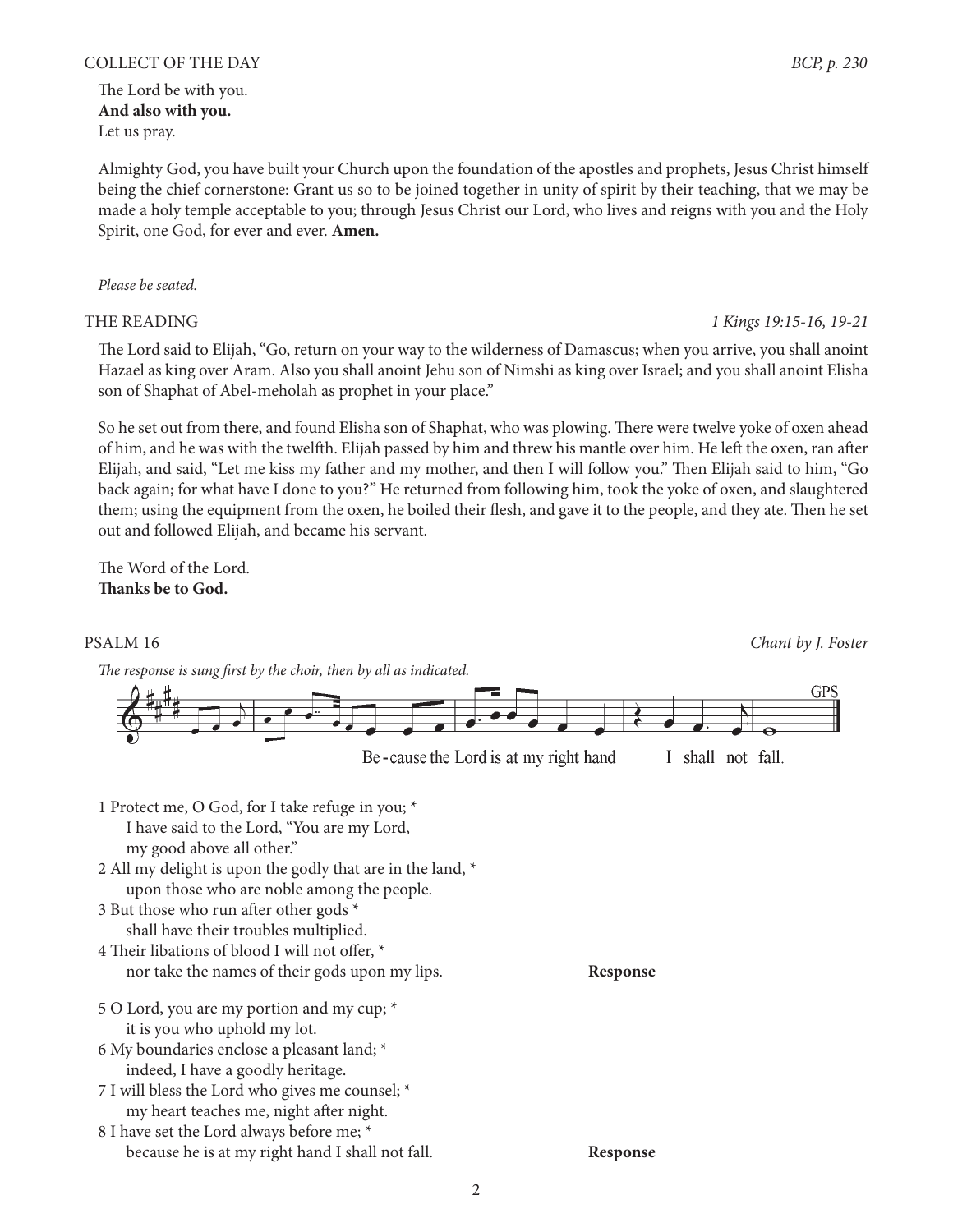9 My heart, therefore, is glad, and my spirit rejoices; \* my body also shall rest in hope. 10 For you will not abandon me to the grave, \* nor let your holy one see the Pit. 11 You will show me the path of life; \* in your presence there is fullness of joy, and in your right hand are pleasures for evermore. **Response**

*Please stand, as you are able.*

HYMN • 525 The Church's one foundation *Aurelia*

*Children ages 6 through 11 process to Akers Hall for Kids Chapel, returning at the Peace.* 

## THE HOLY GOSPEL *Luke 9:51-62*

The Holy Gospel of our Lord Jesus Christ according to Luke. **Glory to you, Lord Christ.**

When the days drew near for Jesus to be taken up, he set his face to go to Jerusalem. And he sent messengers ahead of him. On their way they entered a village of the Samaritans to make ready for him; but they did not receive him, because his face was set toward Jerusalem. When his disciples James and John saw it, they said, "Lord, do you want us to command fire to come down from heaven and consume them?" But he turned and rebuked them. Then they went on to another village.

As they were going along the road, someone said to him, "I will follow you wherever you go." And Jesus said to him, "Foxes have holes, and birds of the air have nests; but the Son of Man has nowhere to lay his head." To another he said, "Follow me." But he said, "Lord, first let me go and bury my father." But Jesus said to him, "Let the dead bury their own dead; but as for you, go and proclaim the kingdom of God." Another said, "I will follow you, Lord; but let me first say farewell to those at my home." Jesus said to him, "No one who puts a hand to the plow and looks back is fit for the kingdom of God."

The Gospel of the Lord. **Praise to you, Lord Christ.**

## THE NICENE CREED

**We believe in one God, the Father, the Almighty, maker of heaven and earth, of all that is, seen and unseen.**

**We believe in one Lord Jesus Christ the only Son of God, eternally begotten of the Father, God from God, Light from Light, true God from true God, begotten, not made, of one Being with the Father. Through him all things were made. For us and for our salvation he came down from heaven: by the power of the Holy Spirit he became incarnate from the Virgin Mary, and was made man. For our sake he was crucified under Pontius Pilate; he suffered death and was buried. On the third day he rose again in accordance with the Scriptures; He ascended into heaven and is seated at the right hand of the Father. He will come again in glory to judge the living and the dead, and his kingdom will have no end.**

**We believe in the Holy Spirit, the Lord, the giver of life, who proceeds from the Father and the Son. With the Father and the Son he is worshiped and glorified. He has spoken through the Prophets. We believe in one holy catholic and apostolic Church. We acknowledge one baptism for the forgiveness of sins. We look for the resurrection of the dead, and the life of the world to come. Amen.**

3

THE SERMON *The Rev. Colin Ambrose*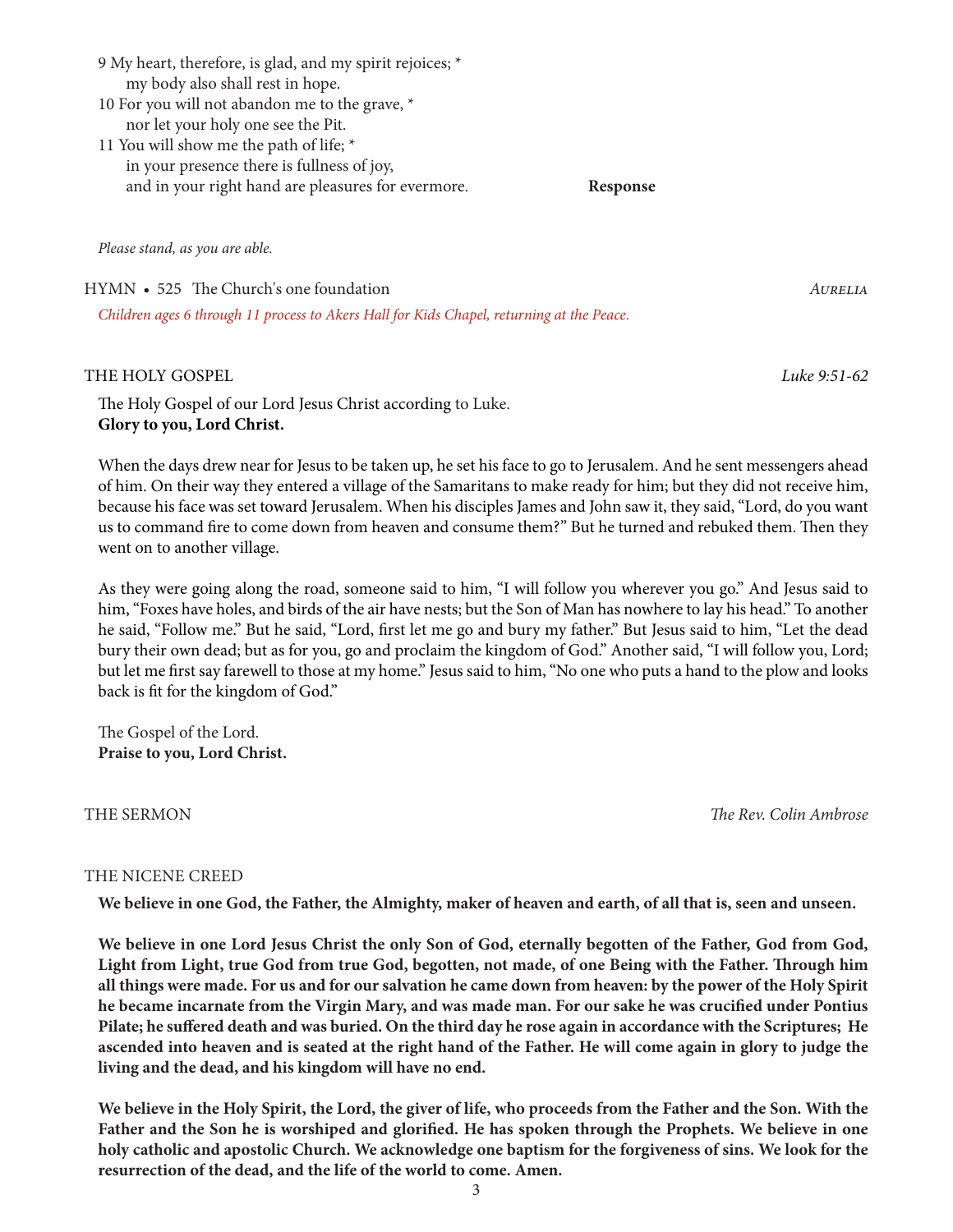## THE PRAYERS OF THE PEOPLE, FORM VI *BCP, p. 392*

In peace, we pray to you, Lord God.

## *Silence*

For all people in their daily life and work; **For our families, friends, and neighbors, and for those who are alone.**

For this community, the nation, and the world;

## **For all who work for justice, freedom, and peace.**

We pray for Joe, our President Joe; Bill, our Governor; John, our Mayor, for the members of our parish in the armed forces serving our country, and for our enemies and those who wish us harm. We pray especially for the conflict in Ukraine.

For the just and proper use of your creation; **For the victims of hunger, fear, injustice, and oppression.**

For all who are in danger, sorrow, or any kind of trouble;

## **For those who minister to the sick, the friendless, and the needy.**

We pray for those who are ill, especially Phil Armstrong, Jr., Reba Barker, Sally Buntin, Bill Davis, Barney Evers, Stephanie Grant, Carol Miller, Susan Narramore, Acra Samuels, McLain Sharp, Mary Ready Taylor, Trish Thomas, Edie Wenczl, and Trilby Williams.

For the peace and unity of the Church of God; **For all who proclaim the Gospel, and all who seek the Truth.**

For Justin, the Archbishop of Canterbury; Michael, our Presiding Bishop; and John, our Bishop; and for all bishops and other ministers;

## **For all who serve God in his Church.**

We pray for your guidance of those who shall choose a rector for this parish; **That we may receive a faithful pastor, who will care for your people and equip us for our ministries.**

We invite your prayers for the special needs and concerns of this congregation.

*Silence*

Hear us, Lord; **For your mercy is great.**

We thank you, Lord, for all the blessings of this life.

*Silence*

We will exalt you, O God our King; **And praise your Name for ever and ever.**

We pray for all who have died, that they may have a place in your eternal kingdom.

*Silence*

Lord, let your loving-kindness be upon them; **Who put their trust in you.**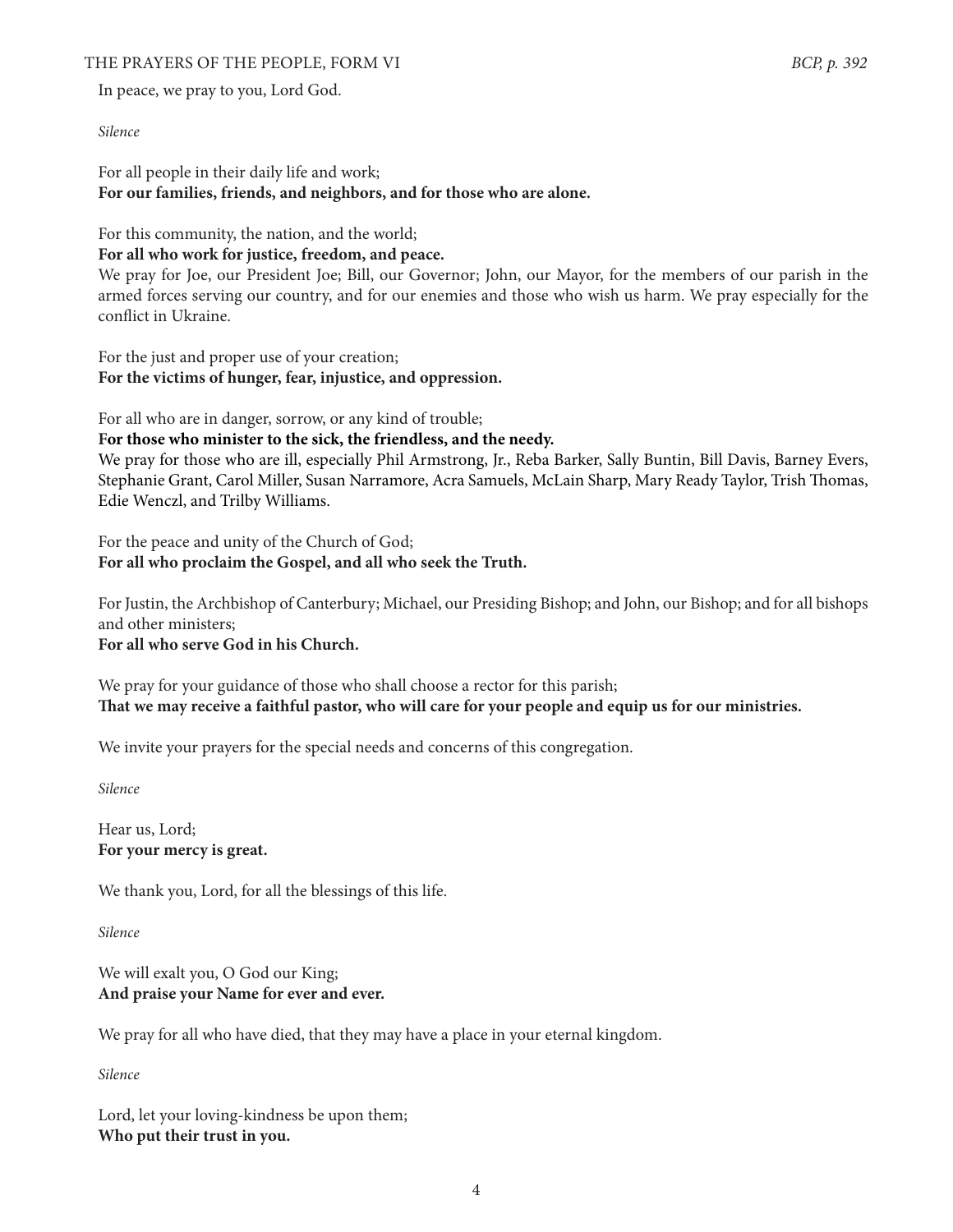him a - bove, ye heaven - ly host: praise Fa - ther, Son, and Ho - ly Ghost.

We invite you to kneel for the confession of our sins.

*Please kneel, as you are able.*

We pray to you also for the forgiveness of our sins.

## **Have mercy upon us, most merciful Father; in your compassion forgive us our sins, known and unknown, things done and left undone; and so uphold us by your Spirit that we may live and serve you in newness of life, to the honor and glory of your Name; through Jesus Christ our Lord. Amen.**

## ABSOLUTION *BCP, p. 360*

Almighty God have mercy on you, forgive you all your sins through our Lord Jesus Christ, strengthen you in all goodness, and by the power of the Holy Spirit keep you in eternal life. **Amen.**

## THE PEACE *BCP, p. 360*

The peace of the Lord be always with you. **And also with you.**

## The Holy Communion

## THE OFFERTORY

*Draw us in the Spirit's tether*  $\blacksquare$ 

Draw us in the Spirit's tether; For when humbly, in thy name, Two or three are met together, Thou art in the midst of them: Alleluya! Alleluya! Touch we now thy garment's hem.

As the brethren used to gather In the name of Christ to sup, Then with thanks to God the Father Break the bread and bless the cup, Alleluya! Alleluya! So knit thou our friendship up.

All our meals and all our living Make us sacraments of thee, That be caring, helping, giving, We may true disciples be. Alleluya! Alleluya! We will serve thee faithfully.



 $\delta^*$ 

 $\delta^*$ 

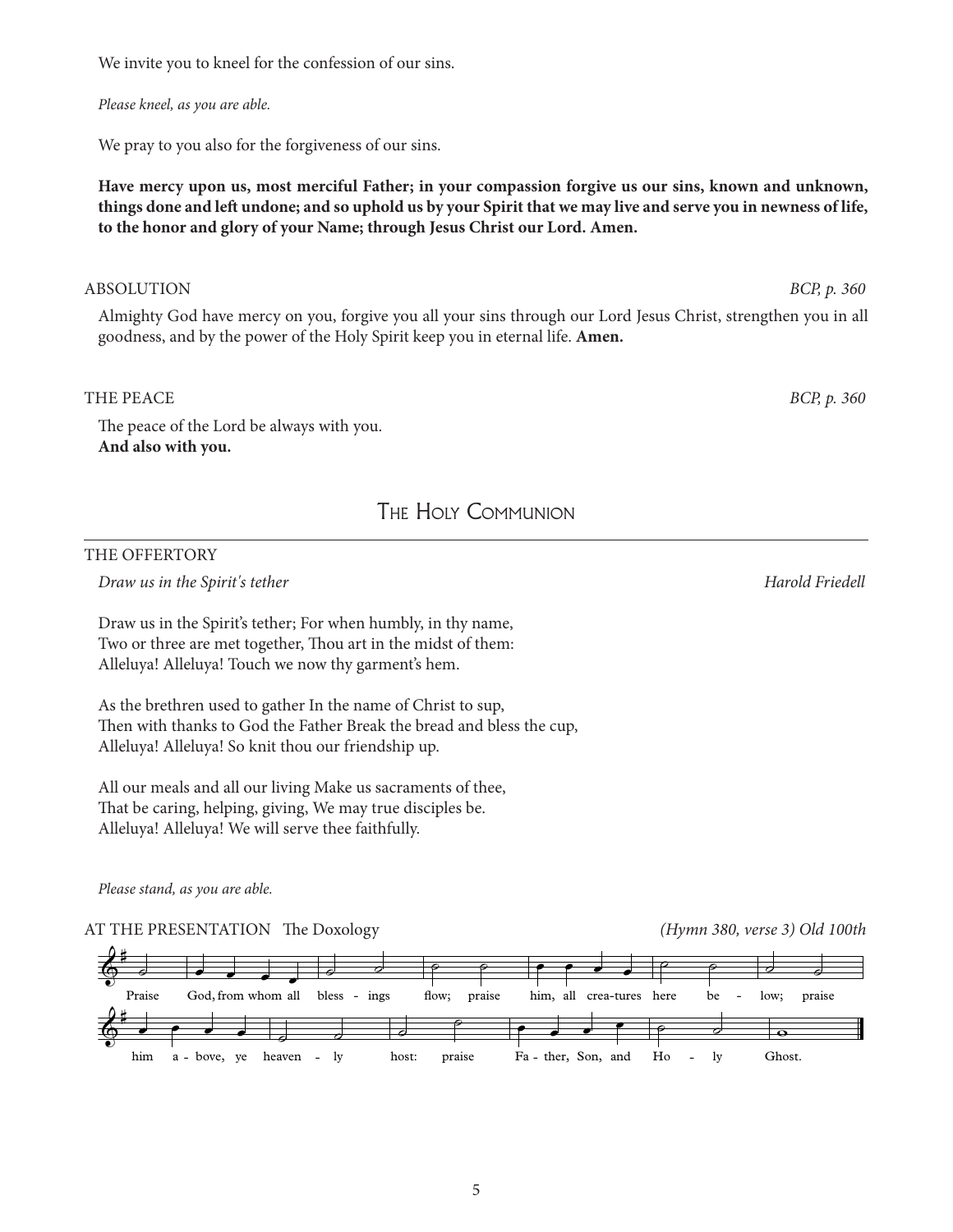The Lord be with you. **And also with you.** Lift up your hearts. **We lift them to the Lord.** Let us give thanks to the Lord our God. **It is right to give him thanks and praise.**

It is right, and a good and joyful thing, always and everywhere to give thanks to you, Father Almighty, Creator of heaven and earth.

## *The celebrant says a Proper Preface.*

Therefore we praise you, joining our voices with Angels and Archangels and with all the company of heaven, who for ever sing this hymn to proclaim the glory of your Name:



*Please kneel or remain standing, as you are able.*

Holy and gracious Father: In your infinite love you made us for yourself; and, when we had fallen into sin and become subject to evil and death, you, in your mercy, sent Jesus Christ, your only and eternal Son, to share our human nature, to live and die as one of us, to reconcile us to you, the God and Father of all.

He stretched out his arms upon the cross, and offered himself in obedience to your will, a perfect sacrifice for the whole world.

On the night he was handed over to suffering and death, our Lord Jesus Christ took bread; and when he had given thanks to you, he broke it, and gave it to his disciples, and said, "Take, eat: This is my Body, which is given for you. Do this for the remembrance of me."

After supper he took the cup of wine; and when he had given thanks, he gave it to them, and said, "Drink this, all of you: This is my Blood of the new Covenant, which is shed for you and for many for the forgiveness of sins. Whenever you drink it, do this for the remembrance of me."

Therefore we proclaim the mystery of faith:

## **Christ has died. Christ is risen. Christ will come again.**

We celebrate the memorial of our redemption, O Father, in this sacrifice of praise and thanksgiving. Recalling his death, resurrection, and ascension, we offer you these gifts.

Sanctify them by your Holy Spirit to be for your people the Body and Blood of your Son, the holy food and drink of new and unending life in him. Sanctify us also that we may faithfully receive this holy Sacrament, and serve you in unity, constancy, and peace; and at the last day bring us with all your saints into the joy of your eternal kingdom.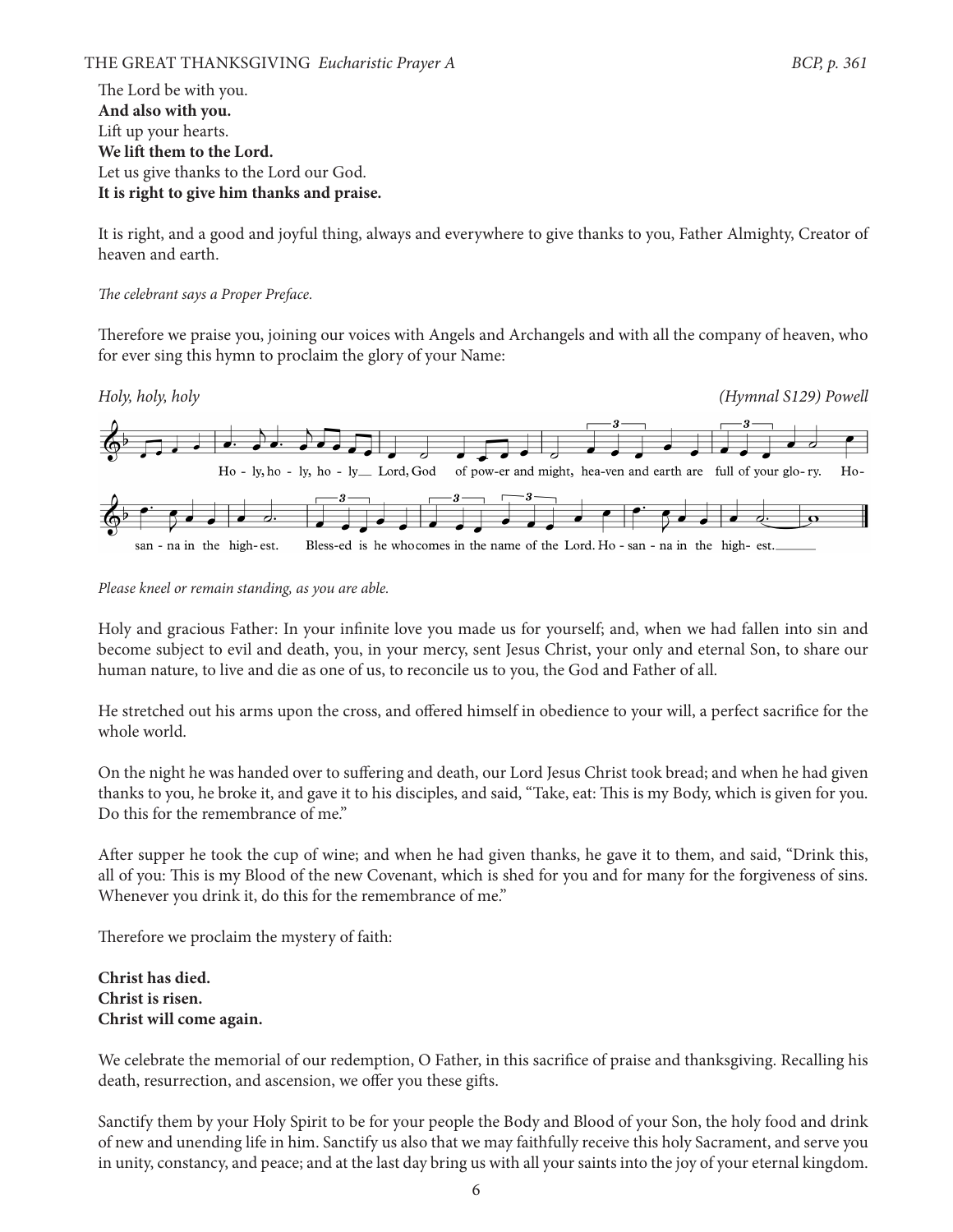All this we ask through your Son Jesus Christ. By him, and with him, and in him, in the unity of the Holy Spirit all honor and glory is yours, Almighty Father, now and for ever. **AMEN.**

And now, as our Savior Christ has taught us, we are bold to say,

**Our Father, who art in heaven, hallowed be thy Name, thy kingdom come, thy will be done, on earth as it is in heaven. Give us this day our daily bread. And forgive us our trespasses, as we forgive those who trespass against us. And lead us not into temptation, but deliver us from evil. For thine is the kingdom, and the power, and the glory, for ever and ever. Amen.**

## THE BREAKING OF THE BREAD & THE FRACTION ANTHEM *BCP, p. 364*

Christ our Passover *(Hymnal S152) Martens*



The Gifts of God for the People of God. Take them in remembrance that Christ died for you, and feed on him in your hearts by faith, with thanksgiving.

Notes on Receiving Communion *All baptized Christians are invited to receive the sacrament, regardless of age or denomination. Those who have not been baptized are welcome to a blessing—indicate your desire for a blessing by crossing your arms over your chest. Gluten-free wafers are available at the side station.* 

*After receiving communion, those who desire it may go to the Chapel for healing prayer.*

## MUSIC DURING COMMUNION

*Ubi caritas Ola Gjeilo*

*Ubi caritas et amor, Deus ibi est. Congregavit nos in unum Christi amor. Exultemus, et in ipso iucundemur. Timeamus, et amemus Deum vivum. Et ex corde diligamus nos sincero.*

Where charity and love are, God is there. Christ's love has gathered us into one. Let us rejoice and be pleased in Him. Let us fear, and let us love the living God. And may we love each other with a sincere heart.

*Please kneel, as you are able.*

## THE POSTCOMMUNION PRAYER *BCP, p. 366*

Let us pray.

**Almighty and everliving God, we thank you for feeding us with the spiritual food of the most precious Body and Blood of your Son our Savior Jesus Christ; and for assuring us in these holy mysteries that we are living members of the Body of your Son, and heirs of your eternal kingdom. And now, Father, send us out to do the work you have given us to do, to love and serve you as faithful witnesses of Christ our Lord. To him, to you, and to the Holy Spirit, be honor and glory, now and for ever. Amen.**

7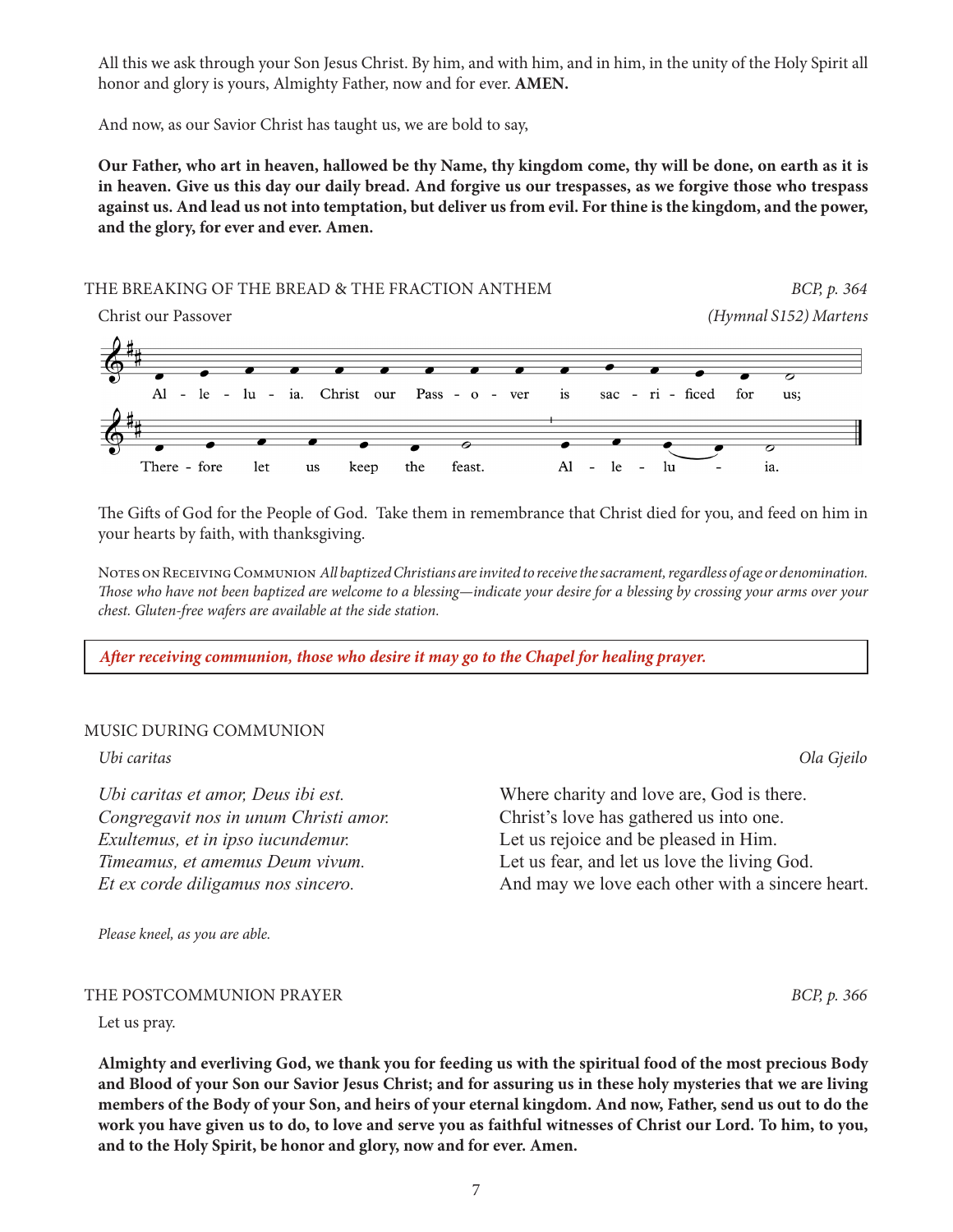## THE BLESSING

*Please stand, as you are able.*

CLOSING HYMN • 473 Lift high the cross *Crucifer*

THE DISMISSAL

Go in peace to love and serve the Lord. **Thanks be to God.** 

CLOSING VOLUNTARY *Allegro in D minor Charles V. Stanford*

*Please join us in the Gathering Space and Courtyard after the service for Lemonade & Cookies.*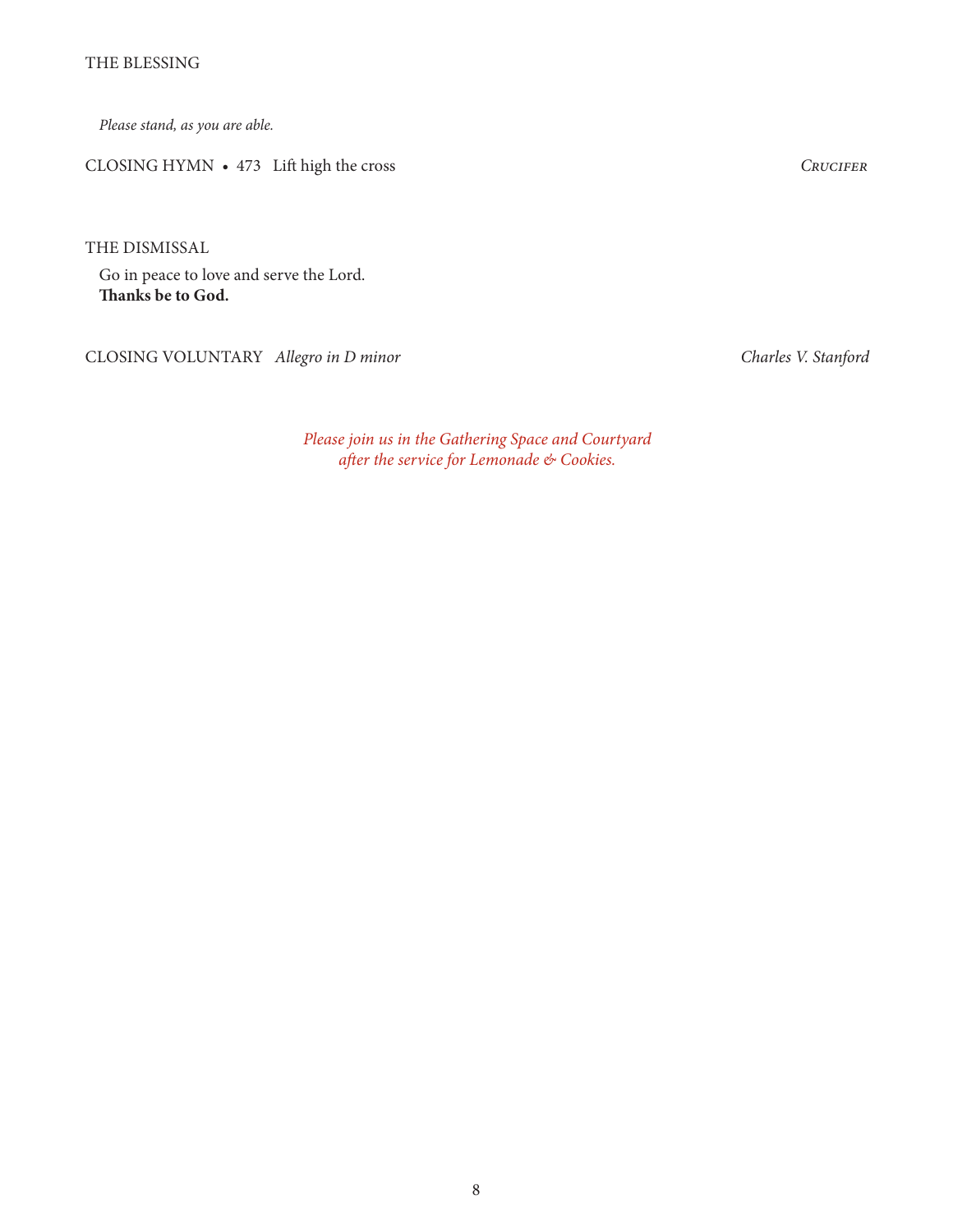## WORSHIP NOTES

*Clergy* The Rev. Caroline Osborne, celebrant; the Rev. Colin Ambrose, preacher; the Rev. Sarah Puryear; and the Rev. Dr. Chris Jones *Verger* David Puryear *Acolyte* Izzie Playfair *Lector* Kathleen Briordy *Prayers of the People* Craig Laine *Oblation Bearers* Emily, Chris, Morgan, and Lawson Walker *Lay Eucharistic Ministers* Craig Laine, Beth Ross, Mary Chris Waller, and Dan Whitaker *Greeters* Boo Sanders, Luanne & Gary Waltemath, and John Witherspoon

The altar flowers in the Nave today are given to the Glory of God, in loving memory of Mr. & Mrs. James William Johnson; Mr. James Campbell Bradshaw, Jr.; and Mr. Alex Trevino, Jr.; and in honor of Mrs. James Campbell Bradshaw and Mrs. Alex Trevino, Jr.

The aumbry candle in the Nave this week is given to the Glory of God and in loving memory of John Franklin Williams, Jr. by Lucy, Caroline, George, Nathan, Grace, and David Johnson.

## MUSIC NOTE

The music of this morning's beloved closing hymn, 'Lift high the Cross,' was written in 1916 by Sir Sydney Hugo Nicholson (1875-1947), then organist of Manchester Cathedral and later Westminster Abbey. Though serving in such lofty and renowned places, Sir Sydney had a heart for the ordinary parish churches of Britain, and specifically the sad and neglected state of their music. Thus in 1927, he left the Abbey to found the School of English Church Music, later renamed the Royal School of Church Music. The purpose of the RSCM, of which St. George's is a proud affiliate, is to enable parishes to the best use of Anglican music in their worship. The RSCM is now active in over 40 countries and is the largest church music organization in England. Sir Sydney is buried in Westminster Abbey.

## PRAYERS OF THE PEOPLE

*In your prayers this week, please pray for the following:*

In the Anglican Communion, we pray for Archbishop of Canterbury, Justin Welby, and the Province of the Episcopal Church of Sudan.

In the Episcopal Church, we pray for Presiding Bishop, Michael Curry.

In the Diocese of Tennessee, we pray for our Bishop, John Bauerschmidt, and Episcopal Church of the Redeemer in Shelbyville.

In our community, we pray for Nashville Korean Presbyterian Church.

In our parish, we pray for our clergy; our Duke Divinity Interns, Abigail and Jacob; and our Choral Scholar, Preston.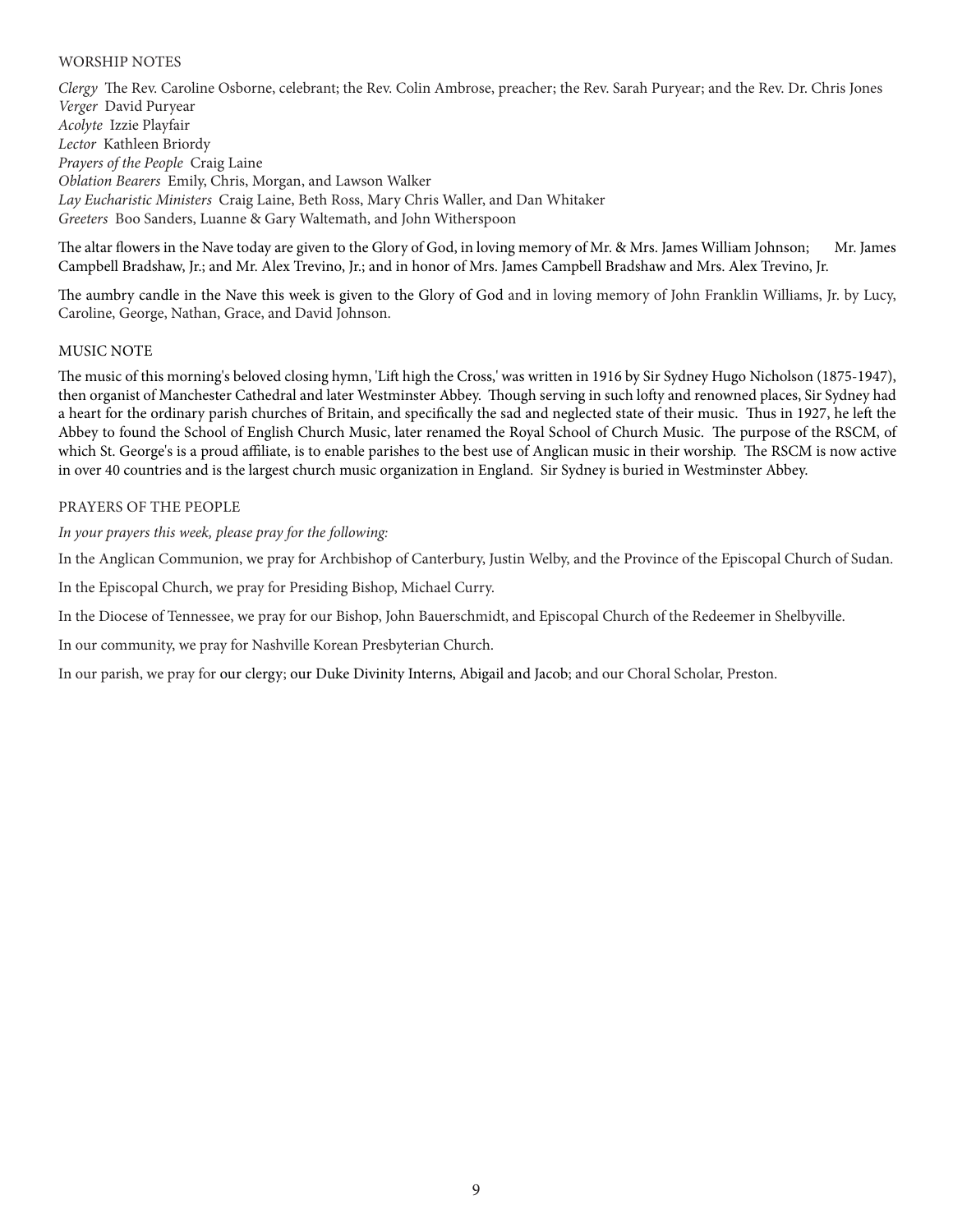## Sunday School | 9:00am

## **ADULTS**

Daughters of Eve: Women in Scripture - Johnson Hall Taught by the Rev. Richard & Rosemary Kew and Duke Interns Jacob & Abigail Jordan

Dwelling in God's Presence: Psalm 91 - Room 202 Taught by the Ven. Dr. Martin Odidi

**Ministry Match** At St. George's, we want to help you discover how best to use the gifts and talents God has given you. We have launched a new tool called Ministry Match, which is a quick, 4-minute survey designed to help you match your gifts and passions with specific volunteer opportunities at St. George's. You can take the survey on your phone or computer, and you'll receive an email with 10 specific ways you might consider volunteering this year. Whether you're new or have been at St. George's a long time, you might find an interesting new opportunity. To learn more about, visit stgeorgesnashville.org/ ministrymatch or scan this QR code.

**Popsicles in the Playground** We invite all families with kids, or kids at heart, to join us for Popsicles in the Playground TODAY, June 26. Following the 10:00am services, we'll gather in the rear playground for popsicles, cold brew coffee, and fellowship. We hope to see you there! Questions? Please contact Cate Jones, Director of Children's & Family Ministries, at cate.jones@stgeorgesnashville.org.

**Lemonade & Cookies** Thanks to today's Lemonade & Cookies hosts: Vicki Markham, Annie Deptula Williams, Katie Agnew, Cindy Sanders, and Helping Holy Land Christians. Join us for a fun time of churchwide fellowship in the Gathering Space at 11:00am.

**Humphreys Street Coffee** Humphreys Street makes coffee in order to provide jobs and mentoring for teens and young adults. One hundred percent of their profits are reinvested into programs and scholarships that support their students. As one of our previous partners through St. George's Enterprise Ministry, we are delighted to host them on Sunday mornings near the Gathering Space. We encourage you to visit, learn more about them, and support their ministry. Learn more at stgeorgesnashville.org/sgem.

**Caroline Osborne's Last Sunday** Next Sunday, July 3, is Caroline Osborne's last Sunday at St. George's. She has accepted the call to serve as the next Rector of St. Philip's in the Donelson neighborhood. We'll celebrate her at Lemonade & Cookies on July 3 and send her off with our prayers for her new ministry. It is tradition at St. George's to share our gratitude and appreciation for departing clergy with a tangible expression of our love. If you would like to make a financial gift in thanksgiving for Caroline's ministry at St. George's, please use the link below or send a check to the church with the memo "Osborne Love Offering." When giving online, please select "Osborne Love Offering" from the list of funds.

**Pray for Our Little Roses** Please join us prayer for our missionaries to Our Little Roses this week: Elizabeth & Narcissa Broome, Laura Grace Brothers, Paula Covington, Patsy Curry, Lauren & Amelia Dawkins, Spencer Grohovsky, Karen & Lauren Jacobs, Lori Johnson, Kay Neal, Kate & Gracie Meriwether, Zee Pendleton, Sheila & Palmer Grace Snead, Joanne Sowell, Brad Thomason, Bonney and Anne Louis Todd, and Leslie Ann Wilson.

**Seniors Helping Others** Join us for our upcoming gatherings. On Thursday, July 7, we'll travel to DG PENCIL Box and work from 9:30 to 11:30am sorting and bundling donated school supplies and making map stencils. There is limited space to ride in the church bus, so please contact Karen Lackey at lackeykab@gmail.com to reserve your place.

**Afghan Family Featured on NPT** The award-winning series *NPT Next Door Neighbor Series* looks at Nashville's status as a new destination city for refugees and immigrants and explores the rich diversity of people now calling Nashville home. "Peace of Mind" is airing on NPT on Tuesday, June 28, at 7:30pm and will feature a member of the Afghan family sponsored by St. George's. We invite you to watch the show and to continue your prayers for these brave and resilient people. To learn more about how they're adjusting and how you can continue to pray for them, visit stgeorgesnashville.org/ volunteer.

**Staff Singer Positions Available** St. George's has a number of vacancies for staff singers who lead weekly Sunday services, as well in a number of other special services and concerts, all alongside our excellent volunteer singers. To learn more, contact Woosug Kang at woosug.kang@stgeorgesnashville.org or 615-385- 2150 x 254.

**Host Families Needed for Nashville Fellows** Every year, St. George's has the privilege of hosting several young adults from our Nashville Fellows program. This partnership involves including them in our church life and ministries, but we also provide housing for them. Please consider having a young adult live with you during their year with the Nashville Fellows; it is a huge blessing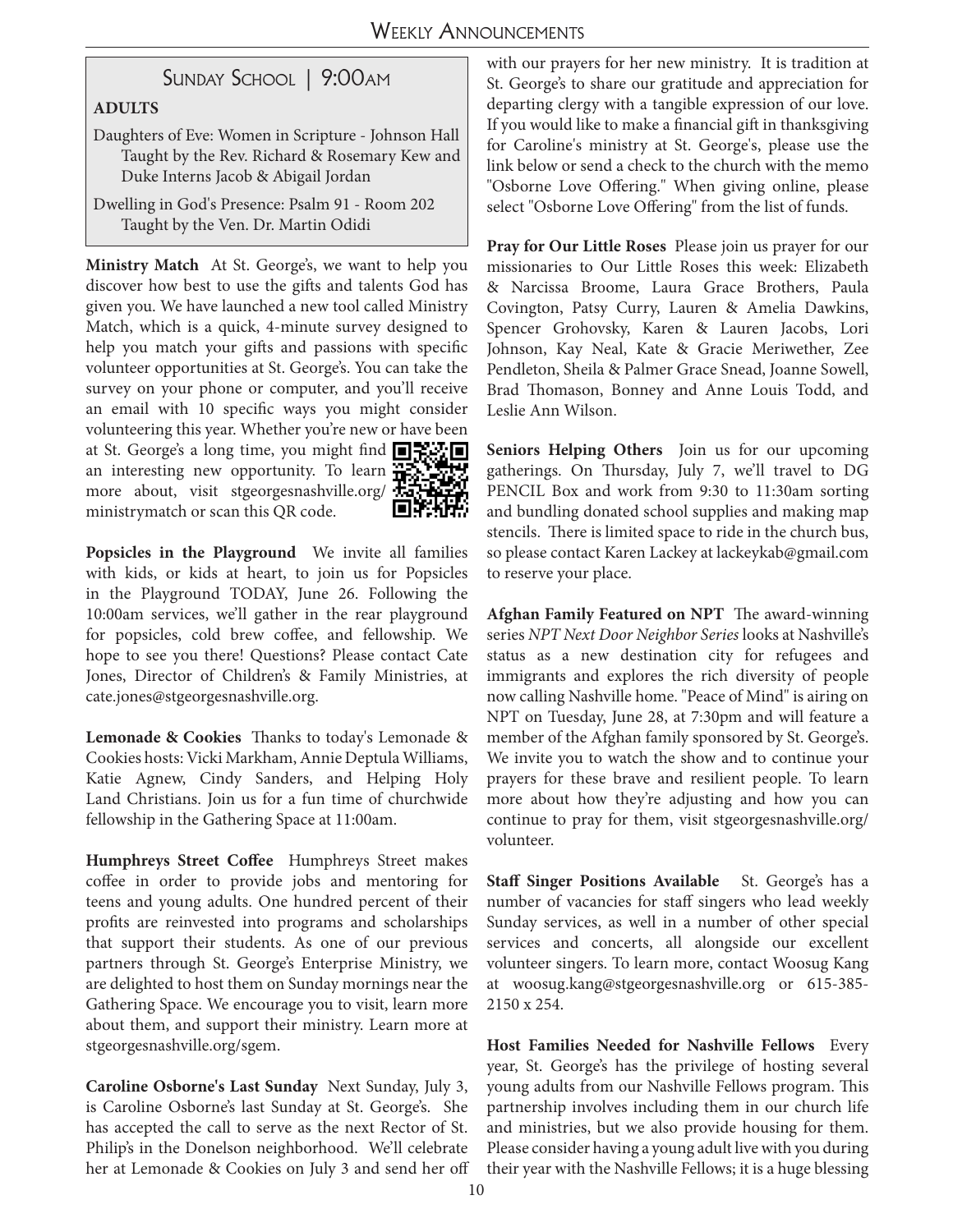to them and to your family. To learn more, contact the Rev. David Barr at david.barr@stgeorgesnashville.org or 615-385-2150 x 212.

**Farmers Market - Volunteers Needed!** St. George's Farmers Market is open for the season on Thursdays from 3:30 to 6:00pm. Support local vendors and makers by shopping for farm-fresh produce, baked goods, meats, and more at our producers-only market. Proceeds support the outreach ministries of St. George's. Four volunteers are needed to host the market each week. To learn more about serving at the market, visit stgeorgesnashville.org/volunteer.

**Subscribe to Weekly Email Newsletter** Stay connected with us! Each Friday, we send an email to church with news about upcoming events. If you're not on the list but would like to be, please contact Ashley Sullivan at 615- 385-2150 x 209 or ashley.sullivan@stgeorgesnashville. org.

**Cornerstone Society** Are you a member of the Cornerstone Society? If you have made provisions for a gift to St. George's in your will or estate plan, then you are a member! Please let us know so that we may thank you and learn what motivated you to make a lasting gift to the parish. If you are curious about planned gifts and how they may benefit St. George's for years and generations to come, contact Catherine Beemer, Director of Parish Giving, at catherine.beemer@stgeorgesnashville.org or 615-385-2150 x 244.

**Inreach Shepherd for June** 

Bob Schwartz, 615-419-9615

**Your Gifts Make a Difference** Thank you for supporting St. George's with your financial gifts and pledges. Donations like yours allow us to continue serving this congregation and our community by offering worship services, discipleship opportunities, and mission work. We could not do this work without you. Visit stgeorgesnashville.org/give or use the QR  $\Box$ to donate online.

## Rector Search Committee Update

We are pleased to be in this final discernment period and are eager, just like we know you are, to know who will be called as our next rector. All of us ask for your prayers for us and for our candidates, and we in turn thank you for your continued patience and faithfulness. We trust that the Holy Spirit is working among and through us, that God's plan for our parish will be revealed, and that it will be good. And though long, we all firmly believe that the process required by the diocese is good, worthy, and exactly how such a search process should go. If you have further questions or feedback for the Search Committee, please contact us directly at rectorsearch@stgeorgesnashville.org.